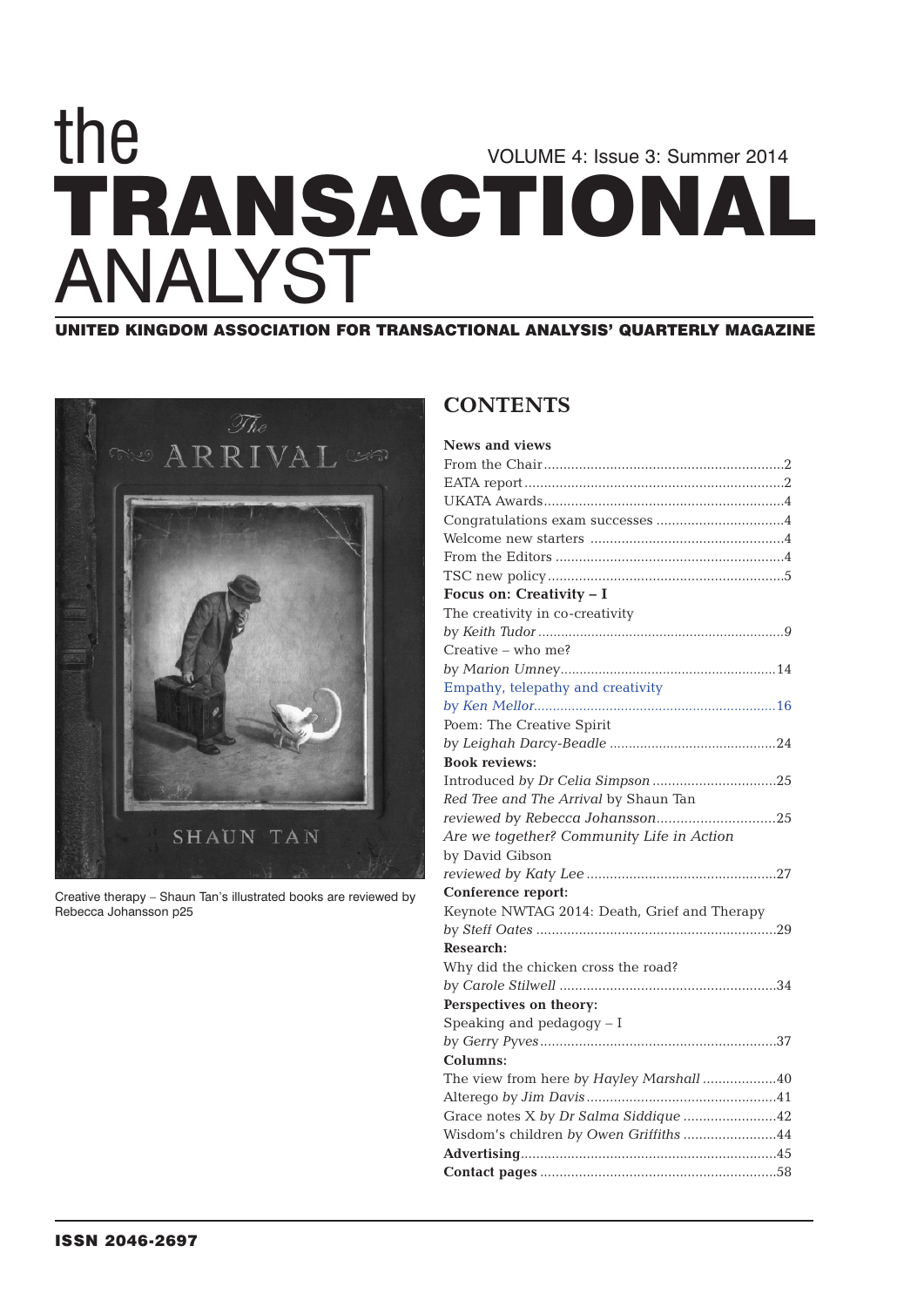## **THANK YOU LEILANI**

#### **By JOHN RENWICK**

RECENTLY I WAS in Berlin to take part in the TSTA examinations, it was a very good experience meeting a number of European colleagues who had been there for a few days attending the EATA meeting. Talking about the work that had gone into the meeting was a wake-up call for me. I was reminded that Leilani was ending her time as UKATA's EATA representative.

This brought to my attention what a job she has been doing for the past couple of years or more, not only putting a lot of work into being Chair of UKATA, but the EATA role too. I think, because what happens in EATA is not so apparent to us, we have failed to recognise the amount of work that Leilani has been putting into her EATA role.

So this is a 'Thank you Leilani!' for your work in EATA on behalf of the UKATA membership.

**John Renwick@uktransactionalanalysis.co.uk**

**CTA CONGRATULATIONS! Joanna Yardley, San Francisco, July 2014 Anita Holland, Berlin, June 2014**

## **UKATA TA AWARDS**

Denis Doherty Annette Jones Suzi Lauder Maryline Leese Sandra Newell Louise Tull

*For the UKATA TA Award criteria see www.uktransactionalanalysis.co.uk*

#### **WARM WELCOME TO NEW STARTERS (FROM APRIL 2014)**

Charlotte Addison Emma Andrews Marnie Armour-Brown Nicola Bramley Karen Baguley Christine Edwards Claire Ellis-Smith Angela Farmer Carol Gamble Pauline Gordon Ruth Hamer Gaye Hellyer

Christopher Horton Daniel Hudson Daniel Jones Lisa Jones-Tinsley Nicola Kennish Anna Lindeyer Freyja McTurk Catherine Parker Sarah Pritchard Anne-Maria Slater Anne White Clare Wilson

### **FROM THE EDITORS**

**HELLO, AND WELCOME** from both Celia and I, to this<br>
co-created Summer issue focused on creativity. As<br>
Leilani has already said, this is the first of two issues<br>
with creativity as its theme, such is the abundance of co-created Summer issue focused on creativity. As with creativity as its theme, such is the abundance of resourcefulness in our community! We say resourcefulness rather than inventiveness because sometimes we can forget that creativity dwells within us as a resource we can use – *always*. Our magazine is full of resources. As Keith Tudor states in his excellent article 'that the term [co-creativity] contains the word "creative", is an intentional reference to what is, can, and should be, original, imaginative, intuitive and spontaneous about the encounter between human beings – with all our wisdom, intellect, and emotions, and in all our complexities and contexts.'

The 'intuitive encounter between human beings' is the foundation of Ken Mellor's challenge to us to use the resources we have to understand each other more fully. And, with characteristic practicality, he leaves us with some valuable methods to help deepen and access our creative selves.

Marion Umney's article 'Creative – who me?' (p14) spells out with wonderful honesty how we deny ourselves our own creativity. She skilfully shares her work with a client while challenging her own script-bound impasses.

In the book review section, Rebecca Johansson (p25) reviews Shaun Tan's magical graphic novels, and shares how she uses them to open up and deepen communication with clients through the visual senses, as Tan's illustrations portray 'experience outside of ourselves both simply and with complexity.'

Owen Griffiths too, in his column Wisdom's Children (p44), looks beyond to the magic of metaphor '[through it] the client invites the therapist to take hold of this brand new bundle of meaning so that together they can learn from what it has to say.'

Basically, this magazine is stuffed with creativity. It glows from every page as an essential element of being human! Whether we are, as Jim Davis says, engaged in 'building sandcastles' with passion, aware of the incoming tide; or being held by Hayley Marshall's landscape 'relaxing in the presence of permanence', we can always be resourced and nourished by our creativity.

And of course, there's a poem, Leighah Darcy-Beadle's Creative Spirit (p24), admonishes us to 'Silence the inner critic, and allow Soul.'

We hope to have sustained your interest in these 60 pages, or at least piqued your inner artist in one or two of them... So we leave you to ponder Keith Tudor's challenging question to us all: 'how does the [transactional analysis community] support and sustain creativity?' Enjoy,

> **Ali Bird and Celia Simpson editor@uktransactionalanalysis.co.uk**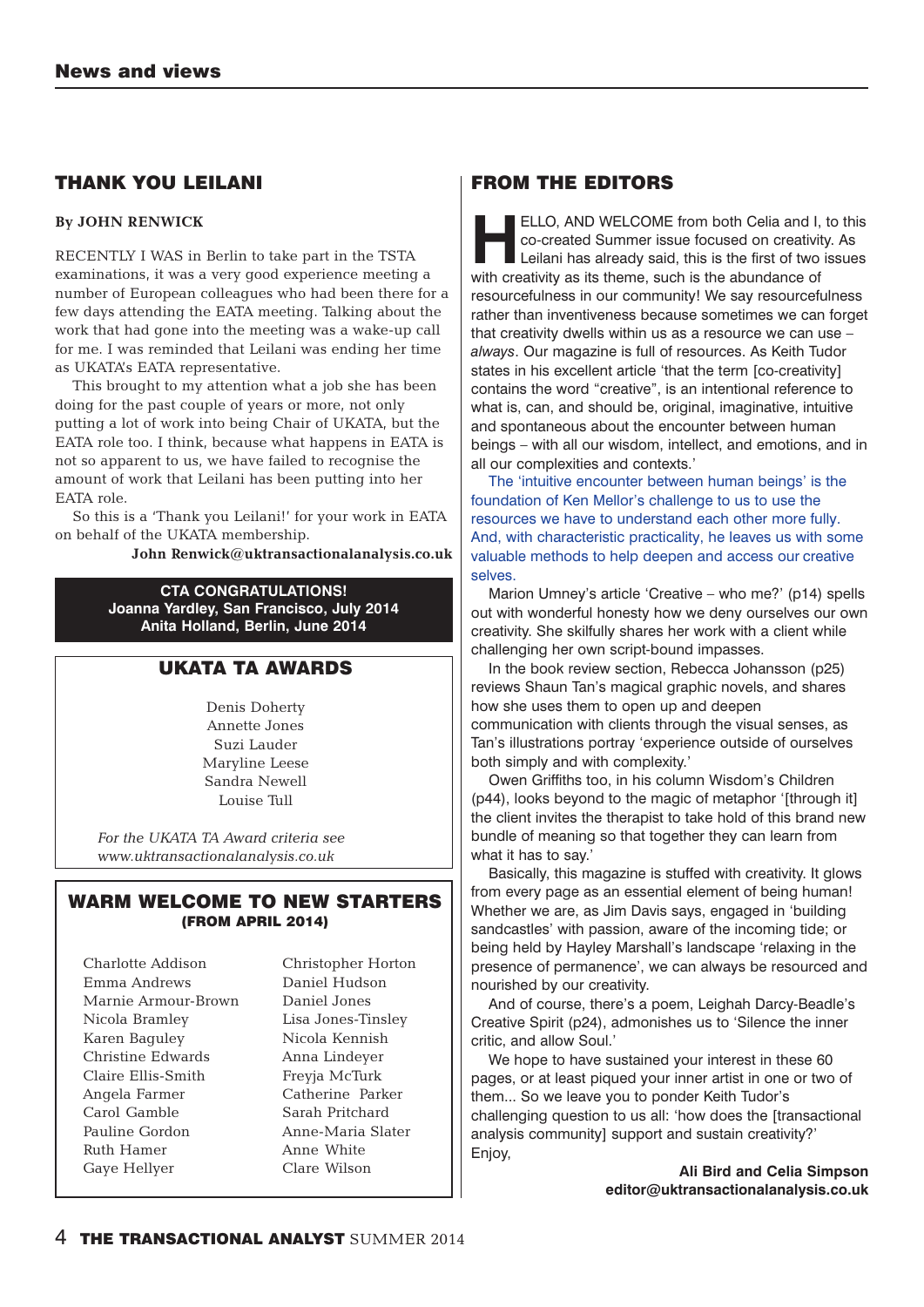# **Empathy, Telepathy and Creativity:** implications and applications

**KEN MELLOR** shares his wonder and fascination with empathy, telepathy and creativity, and explores how we might harness the significant benefits they offer.

MPATHY, TELEPATHY AND Creativity have<br>intrigued me for many years. Deeply affected<br>in my sensitivity to subtle 'energetic' stimulation<br>from early in my childhood. I set out alone to explore intrigued me for many years. Deeply affected by my sensitivity to subtle 'energetic' stimulation from early in my childhood, I set out alone to explore and understand them when I was a teenager. All that was available to me back then were the relatively conventional frames of reference common from the early 1940s when I was born. And I would be in my thirties before I discovered that many people were having similarly puzzling and highly challenging experiences to mine, experiences that put a lot of them at significant personal risk (Mellor, 1980).

In this article, I present some of my early experiences; the understanding, balance and wonder I now have in relation to these three processes; and comment on the steps involved in moving from being mystified and challenged by them to harnessing the great benefits they offer.

#### **Empathy**

Possibly as a result of being one of identical twins, I have always been empathically responsive to what is happening with others. In fact, I was well into my adulthood before I realised the extent to which my sensations, feelings, thoughts and impulses were frequently a simultaneous replica of what one or more people in my immediate environment were experiencing. However, I did not know it at the time and always assumed that what I was experiencing was 'mine'.

I once reported to a friend after my first marriage had ended in a mutually accepted separation, 'I married her because she loved me'. At first sight, as she smiled at me across a busy university foyer, I felt a surge of pleasure and attraction that lasted for about seven years before, with an internal flick of a switch by her, it was gone. The change was accompanied by my clear impression that it was my wife who had switched those feelings off, leaving me with a vacant space inside which allowed me to feel for myself.

When with others I was lost in a 'we-entity' (Mellor, 2013, pp15-16) that left me completely open to and, to a great extent, reliant on what others were experiencing. I needed their experiences for me to feel complete. 'As twins grow their oneness can become a resource for a deep availability that they [can] consciously use, a knowing of what is happening in each other, and for some, the recognition of extensive intuitive abilities in relation to people generally.' (Mellor, 2013, p16). However, I did not understand this in relation to twins until my early 30s, nor did my ignorance stop my hungry availability leaving me awash in other people's processes. An empty vessel, I was perpetually and blindly available to being filled by everyone else's experiences. If they were hurting, I hurt; if they were happy, I was happy... Without understanding the cause, I 'knew' what they were experiencing because I was experiencing it too.

In everyday language, empathy is often described as gaining understanding of others by putting ourselves 'in their shoes' or 'inside their skins'. An implicit assumption in this is that two or more people are interacting in ways that communicate emotional understanding and acceptance from one to the other. How this is done would usually be explained in terms of looks, gestures, facial expressions, voice tones, carefully chosen words, silence, shifts in posture etc.

In therapeutic contexts particularly, empathy is also frequently associated with our capacity to identify with another person's feelings, and for us to be touched and affected by what they are experiencing. Clearly, I was spontaneously doing this at a high level. The others involved may also become aware of our openness to them. This is perhaps why empathic exchanges frequently encourage a sense of sharing and mutual understanding, 'a bridging of the gap' between people. Perhaps also, the recent discovery of mirror neurons will provide a physiological basis for people's understanding of their empathic experiences with one another.

#### **Awakening to awareness**

To realise what my capacities were, I needed and steadily accumulated events that would prompt me to notice them. Only when in the US from 1973 to 1975, however,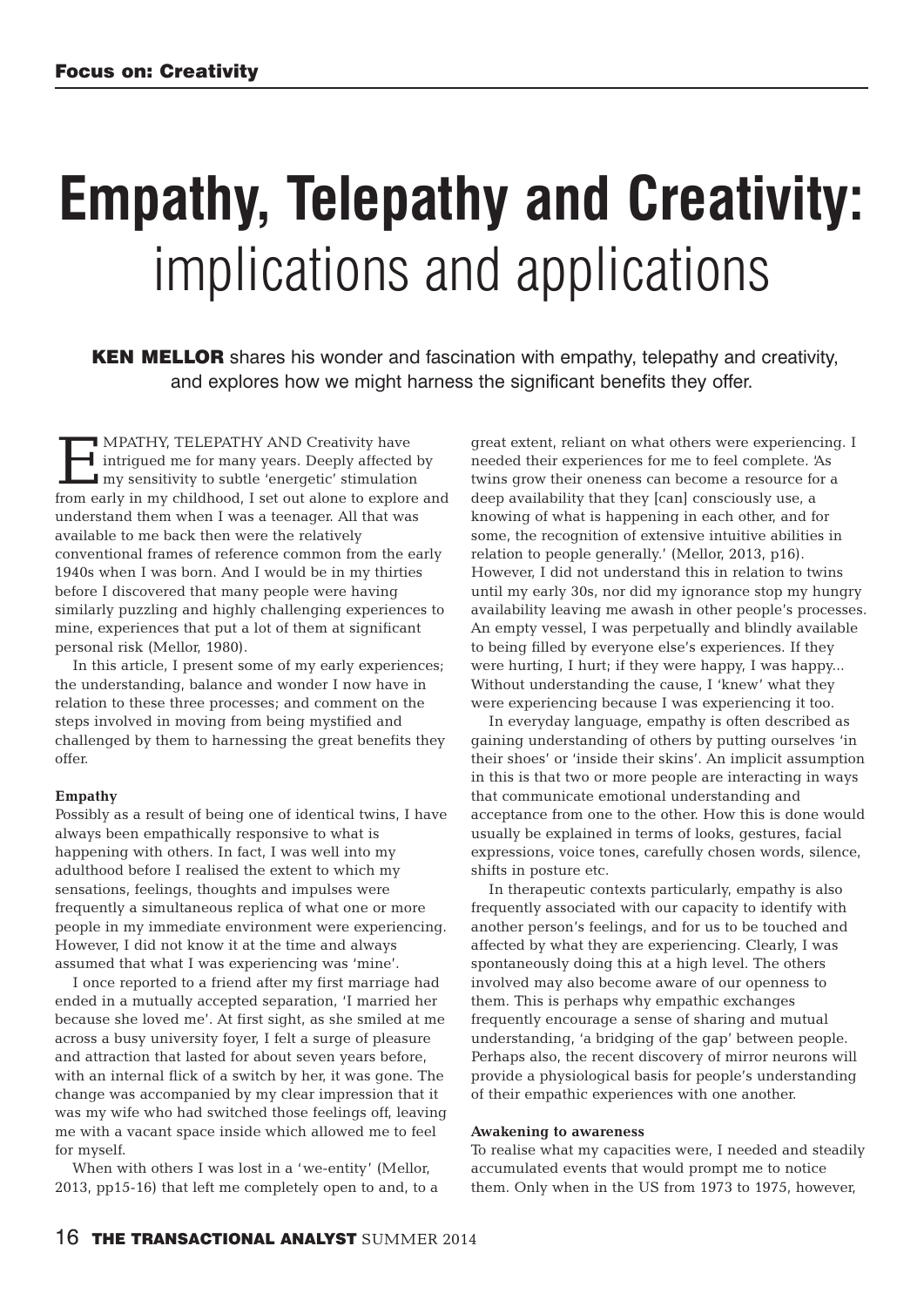did I discover the surprising extent of the influence of this empathy in my life and decide to take systematic steps to understand and harness it (Mellor, 2010, pp100- 116).

I had developed a special bond with several of the 'clients' in the programme at the Cathexis Institute where I was working and doing my TA training in California; and it was they who alerted me to the extent and depth of what I was experiencing. They were particularly intuitive (empathic) about other people in the programme and this intrigued me. They could walk into a room and instantly know if any of the clients there were in crisis, even when no overt signs were obvious to anyone else. By contrast, I felt no capacity to do the same thing and was surprised when they asserted strongly that I could do and was doing it too. On their part, they were puzzled that I did not know that I was.

Prompted by their assertions, I set out to experience directly the nature of their empathic processes. I asked them to participate in a group during which I invited them to 'do their thing' with me while I kept myself as open and available as I could to them. This group was a life-changing experience for me and for some of the other participants. (Mellor, 2010, pp100-107)

About six of us were sitting in the group room at the start. Opening proceedings, I … asked if they had any ideas about how they could teach me [what they were doing]. None of them did. They just looked at each other across the room. In the end, I said, 'How about all of you do whatever you do with each other and I'll do my best to stay open to whatever it is.' (Mellor, 2010, p104).

We then sat in silence and I opened myself to my bodily experiences and to what was going on around me in the room. These days I call this becoming grounded (Mellor, 1982 & Mellor, 2011, Chs9&10). Initially, I assumed they were doing their thing, but I detected nothing obvious.

'Soon after [we] started, however, I experienced a shift in the background of my awareness. It was as if some kind of supporting field had been energized. Where nothing had been evident to me before, I now had a sense of something underlying my perceptions of everything. At the same time, and quite suddenly, I no longer felt as if I were in a group of disconnected individuals. [As we sat in silence] I felt as if all of us were part of a field of shared awareness. We seemed to have coalesced in some way. And it was lovely.

'I was experiencing a real and compelling sense of connection with each and all of them. This was subtle, yet distinct in its subtlety. It was also different from the fairly dense connections I experienced with others in the programme, and with most people outside of it. Unexpectedly, too, while sharing this field, I seemed to have heightened awareness of what was happening with the [people] in the group, even in some shadowy sort of

way, what several of them might have been thinking.' (Mellor, 2010, p104)

'In the end, what was clear to me was that [these people] seemed to have awareness of the fields physical, emotional and mental — that surround people individually and underlie group experience when a group has jelled into a single unit. With this awareness, they know things through direct observation [that is, through their direct experience] that others, who rely on denser sensory means to gather information, often miss.' (Mellor, 2010, p105)

Even at the time, I realised that I then had a '… new understanding [which] was an important turning point. From then on, whenever I worked with one or more of these people, I deliberately set out to establish a shared field. And when I succeeded, many things opened up and became easy. After a while, when I had gained more confidence, it also seemed natural and helpful to me to start working in this way with others.'(Mellor, 2010, p106)

This group and my subsequent activities opened my awareness and enabled me to harness what I had been experiencing empathically with others for many years. It also introduced me to much subtler levels of communication and processing. I will discuss this more below in relation to its implications for intimacy, therapy and creativity.

#### **Learning about telepathy**

In my teenage years, I often spontaneously sought to communicate with people 'mind to mind' without knowing whether I had 'got through' or not. My success with my girlfriend (who became the wife I've already mentioned) was obvious on many occasions and I recorded accounts of them, including the following incident (Mellor, 2010, p110).

'[Regardless of whose love I was experiencing] we were very much in love and spoke on the telephone at least once a day, frequently more. Her parents didn't like this, partly because they didn't like me … Then, the family moved to another house... The telephone was not connected for what seemed like weeks after they moved; and cell phones were not invented then, so we both keenly felt the loss of contact. Occasional relief [came through her using] …. a public phone booth … This phone was about 300 metres from her new home.

'[While studying one evening] … I began to yearn for contact, so I decided to try to get her to telephone me. To do this, I lay down on my bed for comfort … Then, after

'I deliberately set out to establish a shared field. And when I succeeded, many things opened up and became easy.'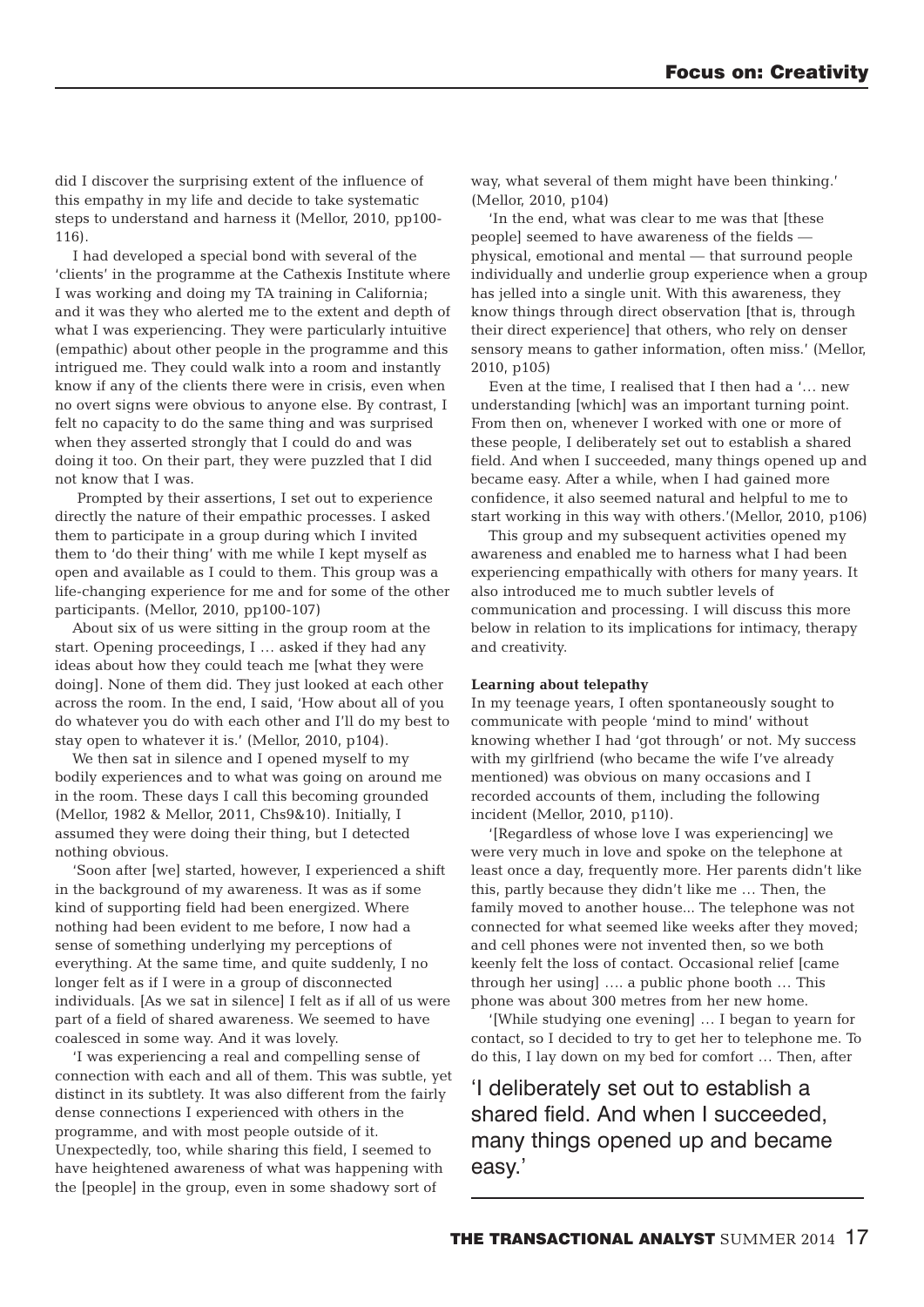imagining that [she] was aware of me, I silently started to repeat a forceful demand, "Call me, call me, call me…." I kept this up for about five minutes, only stopping after I started to feel uncomfortable [thinking], 'This is really unfair. She'll get into trouble with her parents when she asks to go out to use the telephone. Putting her under this kind of pressure doesn't feel right.' I had no doubt that I was in contact with her.

I got up shortly afterwards and went back to my desk to study again …. [It was] about fifteen to twenty minutes later that the telephone rang downstairs and [I ran to answer it …] Snatching it up, I breathlessly said, 'Hello.' … [Without a pause, her] unmistakable and angry voice said, 'All right you bugger what do you want?'"

She clearly knew I had called her telepathically, had got into trouble with her parents for wanting to call me and had stormed out against their forceful prohibitions. During our time together and for years subsequently I kept a diary of events, recording as sceptically as I thought appropriate the 'hits and misses' of my efforts with many people. I recorded this event as a 'hit'.

#### **Empathy and telepathy in the everyday**

In day-to-day terms, telepathy is understood as a process of communicating without any overt physical exchanges; that is, without using our physical senses or bodily activity. It has been variously called extrasensory perception (ESP), mind reading, intuition, mental telepathy and sixth sense.

As with empathy, the assumption is that telepathic communication bridges the gap between two or more people (or other living creatures) by conveying a 'message' from one to the other(s). As an analogy, think of two radio transmitter-receivers exchanging messages between their users. The radios would be the bodies of those involved, with the radio waves travelling through the ether being what links the two and carries the messages between them. The sense of something bridging the gap between those involved is obviously present here, just as it is with empathy.

In my experience, these ways of understanding empathy and telepathy only apply at a somewhat superficial level, however. They have truth, and there is usually much more to what is going on than this. They are limited by depending on conventional views about communication, views that are embedded in the spacetime frames of reference on which we largely rely in our day-to-day lives.

By contrast, we can understand these processes and capacities much more deeply, simply and accurately by freeing our consciousness from the limitations of space and time. I discuss this more below.

#### **Debates**

When I was a child, telepathy used to be called 'thought

transference' and was regarded as rather exotic. Various opinions were current, including that it involved special talents with which only a few people were endowed. Also, not uncommonly, it was thought that only a few people could do it and that people rarely developed telepathic abilities later in life. Both these views turn out to be untrue.

The remarkable capacity of indigenous Australians to locate game or water out in the open desert by standing still for long periods until they knew where to go, were often referred to with awe and not a little confusion that such acts were possible. Telepathy was also frequently associated with magic tricks during which magicians would plant previously briefed people in the audience, or do 'mind reading' stunts using coded statements or secret gestures to give clues to the alleged telepath. Of course, these antics did little to establish its authenticity.

A common 'scientific view', then as now, is that telepathy is nonsense and people who 'believe in it' are gullible, superstitious, deluded – and irrational. This attitude is still strongly held amongst some scientists and sceptics despite the extensive research that has been done into telepathy for many decades. However, I don't propose to enter this debate. It has been raging for over 100 years and the 'true un-believers' are just as unlikely now to be influenced by anything I might suggest as they ever have been by the views of anyone else.

I do want to make one point, however. The primary issue for us in all such debates is, in my view, that the existence of something is not determined by research projects. These are very much secondary. Research into the existence of phenomena does not prove that those phenomena are or are not real. It merely detects or fails to detect their presence. Of course, it has to be there already to be detected; however, failure does not automatically mean something does not exist. For example, if empathy and telepathy require types of openness that many people don't have, and this is a distinct possibility, the sensitivity of those tested is crucial in any experiments that are likely to succeed. Think of high frequency dog whistles as an analogy: the dogs hear them and come running, while human beings usually don't because the frequency is beyond their hearing range.

Those of us who experience the reality of telepathy and related phenomena, and millions upon millions of us continue to do so in our daily lives, do not need research projects to tell us that we do. We can simply take a stand based on our own experiences: notice what has occurred without exaggerating or minimising it, accept that it did and experience the full impact on us of it having done so. How can a research project claim to determine the reality of my experience with my girlfriend, for example? I set out to contact her against obvious odds and succeeded. She didn't even wait for me to say anything before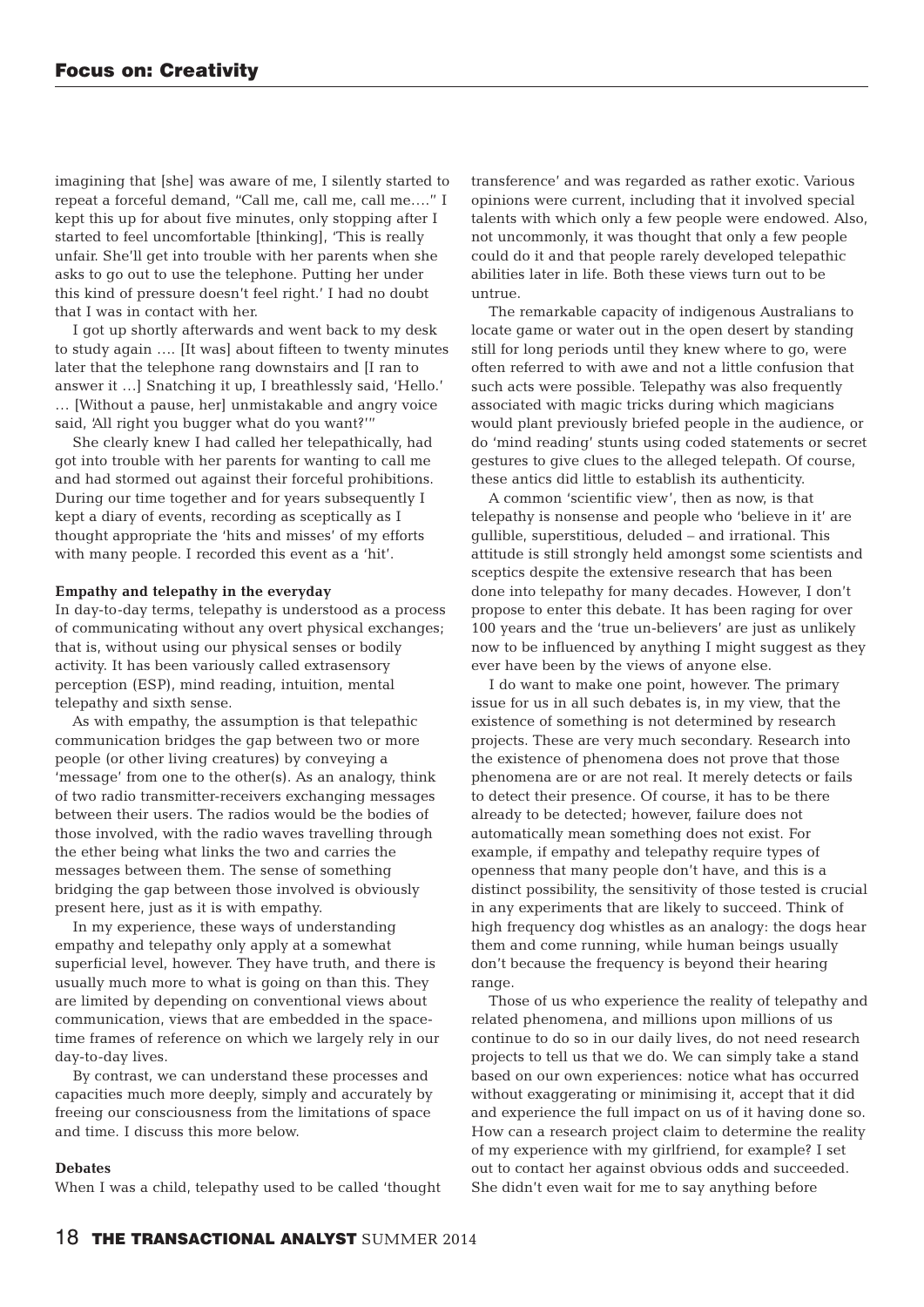'The remarkable capacity of indigenous Australians to locate game or water out in the open desert by standing still for long periods until they knew where to go, were often referred to with awe and not a little confusion that such acts were possible.'

declaring the success: 'Alright you bugger what do you want?'

If you are interested, Rupert Sheldrake, a highly regarded scientist, has been investigating and researching these phenomena for many years, and his website is well worth exploring (Sheldrake, R.) for a list of everyday types of telepathy: knowing who is on the telephone before answering it, sensing when people are composing emails to us before they arrive, pets that disappear when about to be taken to the vets, pets that know when their owners are coming home, people knowing when someone is staring at them, and more.

Also, in my work I have often encountered people who have sensed something was wrong with friends or family members, mothers who knew their babies were choking or suffocating, lovers who summoned each other to make contact, twins and lovers who felt distinctive pain at the same time as their co-twin or partner was injured or giving birth, people who shared great pleasures at a distance, and more. All of these people were in different locations, some many kilometres apart.

All the same, doubts about the existence of telepathy are ingrained and entrained in us as we grow up and we have done well if we have avoided these. Thinking of this, perhaps paradoxically, research results that confirm the 'process' can actually help build people's confidence that their experiences are real. Parts of us respond well when someone outside us says, 'Yes that's true', even if it was true before they spoke and we both knew it and doubted it.

Of course, other ways of bolstering confidence exist as well. Sharing experiences is one of these. To this end I used to encourage people in the 1970s who attended what I called 'energy workshops' to share their experiences (telepathic and more) and so to reveal incidents to others that they had been too anxious to reveal before. These workshops were aimed at discussing real events, some of which had been defined as hallucinations or delusions by authorities, when they were not. Many of these people were profoundly harmed by such mistaken diagnoses (Mellor, 1980).

Reading is another source of validation, and not just from conventional research and anecdotal sources. Interestingly, many of my persistent doubts about my empathic and telepathic experiences were laid to rest when I read a science fiction book called *To Ride Pegasus* (McCaffrey, A. 1975). While the events were woven into a fictitious story, the fact that anyone could describe so many experiences that were so similar to my own was very confirming. I felt validated in a way I never had before – and relieved – all the time still aware that it was a science fiction novel that was producing this relief!

#### **In the womb of life and the life of the womb**

For a short time after conception and implantation in the womb, there is only oneness as we float in a vastness of eternal now. There is no separation in consciousness; there are no different things; there is no me, I, or other; there is no time.

There is only 'Is-ness', presence. Everything is one. Everything is whole. Every 'thing' is blended with every other 'thing'. There are no substances, only embryonic consciousness immersed in and immersing everything, an 'everything' that is totally insubstantial and infinite. We experience profound transparency, silence, stillness, eternity – 'nothing'. We simply are – without 'entity'.

Knowing these 'states' or having these 'experiences' gives us access to fundamentally enlivening resources and processes. It is perhaps surprising then that many people have no consciousness of them and that even those who do often have only a meagre understanding. However, there is little surprise when we realise how many years it takes for us to learn our way out of our womb-imbibed experience of Life into the consciousness 'required' for living in the material world around us.

During these years we learn to divide the world into its various bits, to learn that we are different from other people, and that the clock ticks off time one second after another in an inexorable sequence that divides into past, present and future. Put another way, from our complete embryonic immersion in 'everything', it takes long years to learn to live as a separate entity amongst the other separate entities filling the world of space and time.

Once learnt, this four-dimensional 'reality' becomes the backdrop that filters our perceptions and guides our ways of responding to and understanding our everyday lives. It helps us to categorise and manage what faces us in life. And we need to do this learning well enough to live in the world. At the same time, it puts limits on our activities, thinking, feelings, expectations, aspirations, hopes and dreams. Very importantly, too, once learnt, these frames of reference, no matter how "artificial" they are compared with the Oneness that underlies everything, are very hard for us to unlearn. Release from them is usually no easy matter.

Even so, it is possible to reawaken our consciousness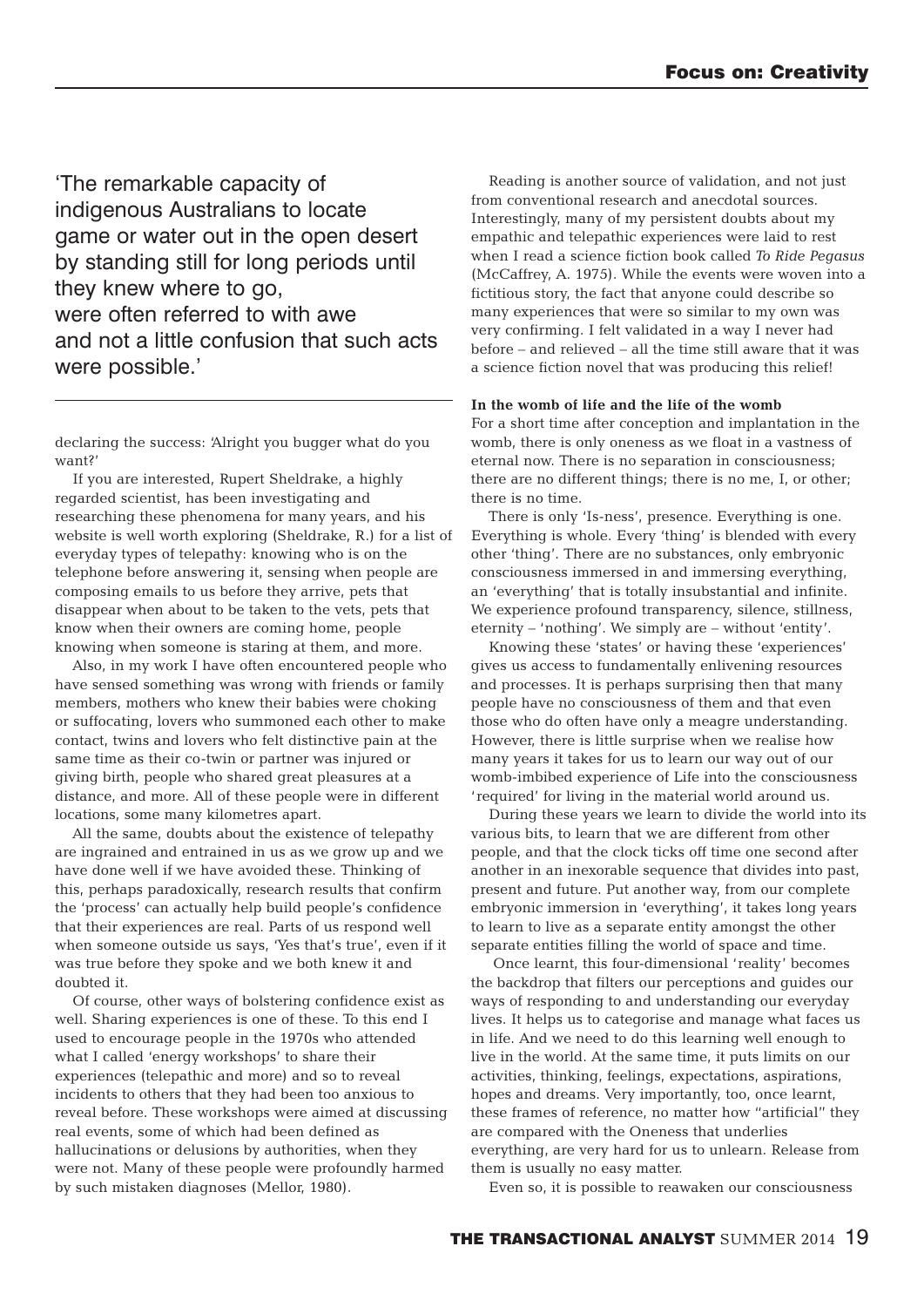## 'It is in what I call two-sided intimacy that empathy and telepathy are both present.'

to these foundational states and enlivening processes. Some people do this spontaneously, while others do it by learning to use meditative and other 'technologies' that have been developed and proven for millennia. The value of reconnecting lies in the powerful healing, enlivening, awakening and other resources that then become readily available to us and to others with whom we are connected.

My thirty-plus years of experience, training and initiations as a meditator and meditation teacher have contributed greatly to my access to these levels of consciousness. Entering the Samadhi State (Taimni, I.K. p250), experiencing nirvana, becoming one with Atman etc. are various labels for a range of experiences that can lead us beyond space-time-bound consciousness in to Oneness – into so called Universal Consciousness.

#### **Empathy, telepathy and intimacy**

Another way to develop these consciousness skills is first of all to learn to sit with our experiences in each moment, and to accept and celebrate them by staying grounded and centred using easy steps that I developed in the 1970s and 80s (Mellor, 2002; Mellor, 2011, Chs11-12). They promote direct presence with the Oneness underlying all that is. As we persist with them, we become increasingly aware of the profoundly subtle aspects of our experiences. (Some of the wide range of 'mindfulness meditations' so popular in the world at present include elements of this.) We then need to learn to remain open as we make ourselves fully available to others. And to do this, we need to practise intimacy (Berne, 1964, p160; Mellor, 2008, pp192-194).

Empathy arises during what Berne called one-sided intimacy (Berne 1964, p160). In my terms (Mellor, 2008, p193) this involves making ourselves completely receptive to others and allowing who they are and what they are experiencing to impact us fully. Practising the Intimacy Meditation (Mellor, 1988) is one way to learn

'Another way to develop these consciousness skills is first of all to learn to sit with our experiences in each moment, and to accept and celebrate them by staying grounded and centred.'

this. Using it, we learn to relate primarily to our own experiences, for it is those that indicate to us what is happening in the other person. In other words, we go 'in' to know others, not 'out'. It takes time to learn what in others stimulates our responses, of course; and we should not assume that we know their experiences with any certainty until we have carefully done the necessary learning and calibrating of ourselves. This can take years.

It is in what I call two-sided intimacy that empathy and telepathy are both present. Both people drop their boundaries and cultivate oneness with each other without any separation. A high level of self-acceptance is called for here. For some people, the blending or losing of our familiar senses of self can initially be alarming, particularly as we realise how fully revealed we are to each other. 'The degree of our capacity to do this depends on our availability to merging consciousness with the other person and on how accepting we are of the loss of identity doing so may [produce]' (Mellor, 2008, p193).

And the process is very beautiful: '… in deep, twosided intimacy, our 'I-entity' becomes a 'we-entity' that simultaneously encompasses and blends the consciousness of both people. Many of us experience this when we are in love or when nurturing babies or young children. It also happens, not infrequently, in therapeutic relationships.' (Mellor, 2008, p193). Many people have discovered through this process how love is a natural accompaniment of oneness, and oneness of love. Ken Wilbur describes this well: 'Paradoxically, to develop this capacity we need to be willing seemingly to lose all, perhaps even to lose who we are, in order to find that in doing so we gain everything.' (Wilbur, 1991, pp102-103)

Intimacy like this encourages deep empathic and telepathic understanding of what is going on with people, whether we are together or at a distance. It is worth noticing that both the empathy and the telepathy arise out of the fundamental alignment available in the Oneness underlying the consciousness in the people involved. It is not from something transmitted between them in space and time. Thinking back to my experience in the group in the USA, what I perceived as a field that we all shared is clearly an example of this kind of empathy and telepathy in operation in a group.

Immediately after returning from the USA, while doing therapy, I began to practise establishing two-sided intimacy at every opportunity and became increasingly confident about it. I learnt to drop my boundaries with my clients, to open myself to them, to align with whatever I experienced when I did, and to allow my inner processes to take their own course. I knew empathically that what I was experiencing was not conjecture or any kind of conclusion from my observations and, just to be sure, I would often check with them. This confirmed that I increasingly knew what they were experiencing – at least to the extent that my system was open to and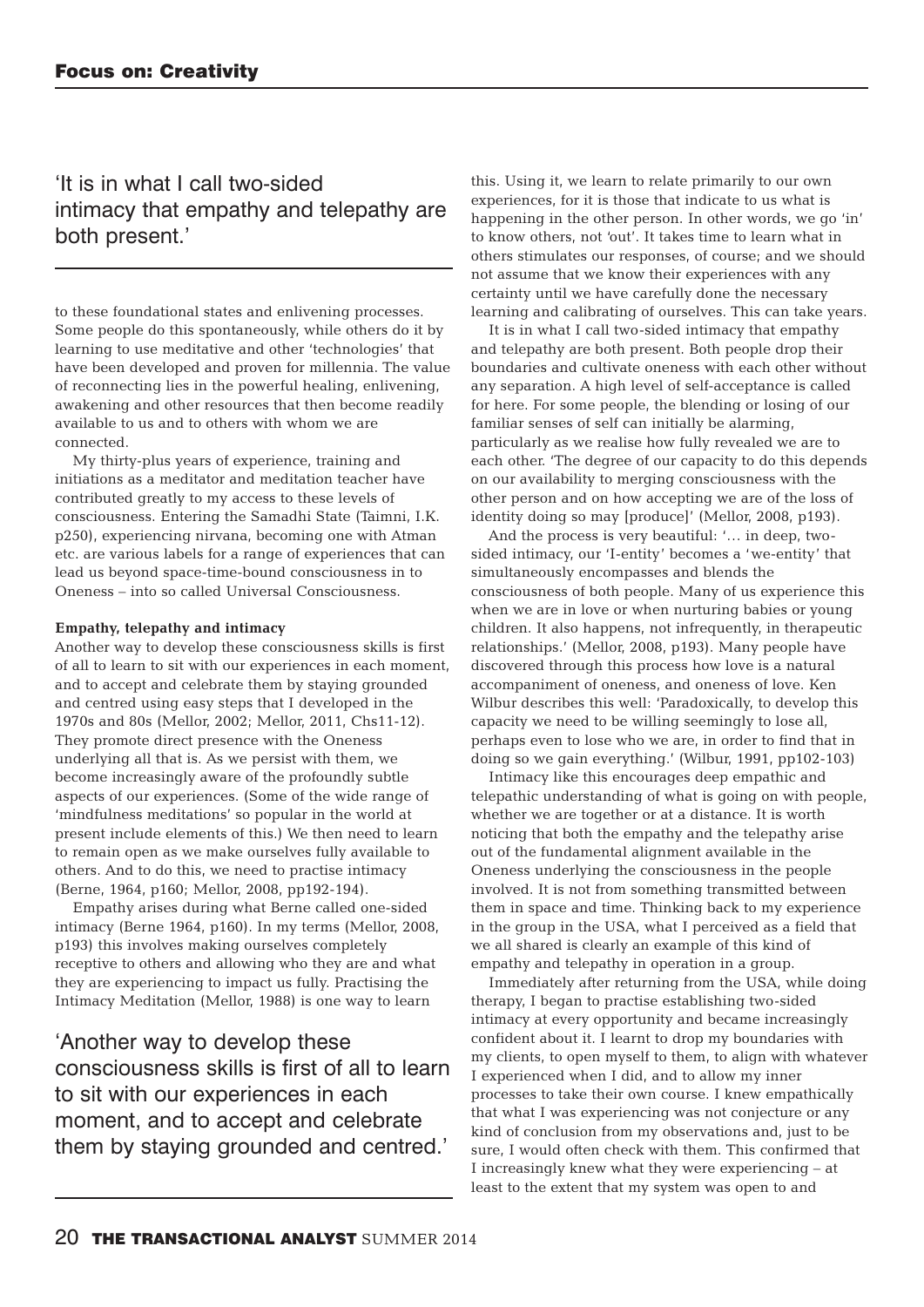capable of experiencing it. And this direct knowing arose within a highly refined field, often so refined as to be intangible, spaceless and timeless.

By practising while on the telephone and at a distance without the other person present, I also discovered that one-sided and two-sided intimacy were still just as possible. The telephone had the advantage of offering immediate feedback, while distant intimacy required later fact checking. It was a small step from here to offering distant support to others and, at times, scanning for how well they were travelling.

Importantly, my 'knowing' arrived in a variety of ways: through specific feelings, thoughts, impulses, images, sounds, words, inclinations in me to do things, an emotional sense of what was happening, and more. Sometimes, I simply 'knew'. In fact, the variety of ways I knew was as rich as the variety of differences there are between people.

#### **Healing processes**

Healing often occurs when we share so deeply with people that our consciousness coalesces with theirs. This healing arises naturally from co-experiencing rather than from any 'directed doing' by the therapist. The sharing brings us all closer to our latent 'embryonic aliveness' in which all is in balance. We abide in this shared 'vastness' and 'nothingness'. At the same time, it is often also as if nothing is happening; yet profound healing at denser levels frequently does arises out of this 'nothing'.

The healing is made possible because the acute subtlety of the Oneness (the unity) is completely balanced, at one and alive with a life that draws everything into alignment with it. Sharing this 'field' with people makes the oneness and unity available to both ourselves and them. It prompts any needed specifics to manifest and if necessary to come into our awareness as they do. There is no reaching out for something, no trying to bridge the gap, no trying to produce a result. We simply make ourselves available to the other(s), while both allowing and accepting whatever arises, and digesting our responses (Mellor, 2008 pp194-197) so that we continue to become clearer and more deeply available. We wait on events to unfold in whatever way they do.

We open ourselves to others in their density and openness, continuing to remain aware of them; we increasingly become at one with the Oneness saturating us all and the aliveness interpenetrating everything. This orientation increasingly draws them into the Oneness, too. The extent to which they can sustain this depends partly on our own openness and groundedness and partly on their capacity to sustain their openness for themselves.

What usually arises is a shared knowing of the Oneness in awareness – an absolutely clear knowing. At this level this is definitely not a transmission of messages 'There is no separation between subject and object, there is just the ongoing stream of experience, perfectly clear and luminous and open. What I am now is what is arising.'

Ken Wilber, 1991

between us, although if confined inside our everyday awareness it could very well be experienced as such. Ken Wilber (1991, pp102-103) has described this beautifully with his usual illuminating eloquence: 'There is no separation between subject and object, there is just the ongoing stream of experience, perfectly clear and luminous and open. What I am now is what is arising.'

And, here is an important key to our understanding of empathy and telepathy: what comes to us in everyday ways is available to us precisely because it is already directly and simultaneously known to us at this deepest level of Oneness with and openness to others.

When it arises naturally, this is a wonderful way to do therapy or counselling with people. It is often a silent process as we wait patiently for what we need to do to arise from within the openness. It is like being suspended in vast space filled with peace, tranquility, luminosity, availability, tenderness and love. And sometimes people are deeply changed simply through this alone. The shared openness may also cultivate a natural arising that leads to action. At these times, we learn to allow ourselves to be moved to do something which, once done, has an obvious depth or rightness about it that deliberated acts lack.

#### **Supporting creativity**

We can support our creativity with the same or similar processes to those I have already mentioned. When using them, our primary orientation is to seek alignment with the essential 'field' of Oneness, knowing and aliveness, to which I have repeatedly referred, a field that lies 'beyond' space and time (McTaggart, 2001). In these instances, we seek our own direct experience of Oneness, which we can do just for the sake of doing it or in relation to some purpose, project, sought-for resolution, issue etc. Basically, you name it and if you would like to support your creativity with essential wisdom and completion, you can.

You might have a problem to solve, seek to resolve differences with people, have a project to complete, be uncertain of the right direction for you, wish to do something (write a book, compose a song, choreograph a dance, create new techniques for dealing with ongoing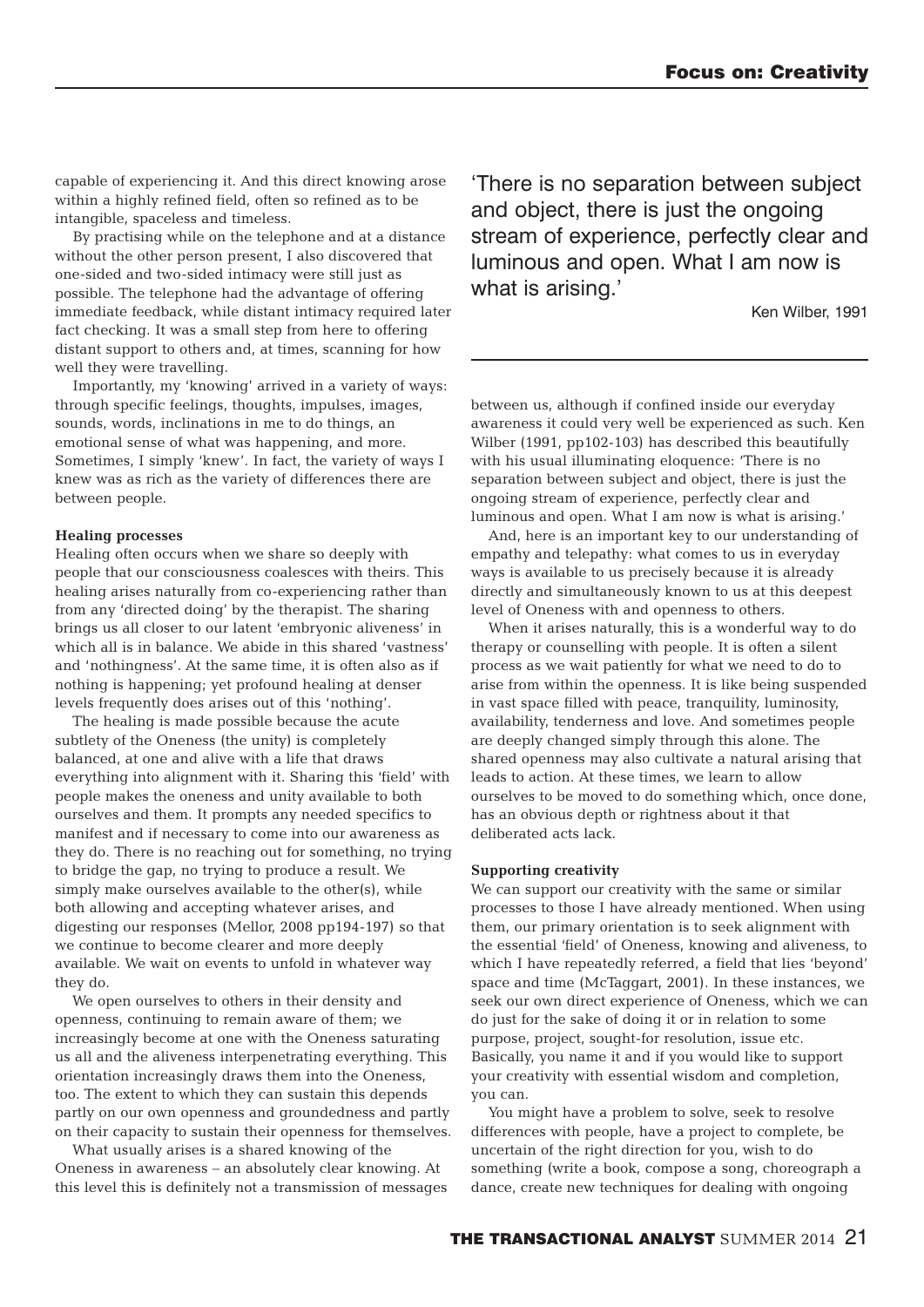challenges …). It does not matter what the start is. You can reach beyond your everyday resources in ways that prompt Oneness to align with, open you to, and reveal dimensions of understanding and effective action that are way beyond your everyday capacities to discover.

Three techniques for doing this follow.

#### **Technique 1: Meditating with Seed**

The following five steps take us through a process known to the ancients. In modern terms it can be called meditating with a seed. The seed is the issue we start with. The steps help to plant it in 'the Field of Oneness', fertilise it, and promote its growth. Sometimes the fruit emerges as we are engrossed in the final stages, sometimes when we have returned to our usual awareness, and sometimes much later. The results are usually obvious; and the more frequently we practise, the more skilled and confident we become.

*Step 1: Sit comfortably and get yourself grounded* (Mellor, 1982). Do this by keeping your attention on the physical sensations in your body and, using your five senses, notice the physical people, things and events around you. You practise noticing both the inside and outside together and, if not easy for you, simply move your attention repeatedly back and forth between inside and outside. Remember this is physical awareness.

*Step 2: Keep grounding yourself and bring your starting issue into your awareness.* This may be something definite or something fairly vague or unformed. Either is all right. You then keep your attention on it as consistently as you can, whether it is in the foreground or background of your awareness. Avoid trying 'to wrestle it to the ground', 'to paint it with ultra-clarity', 'to figure out how precisely to put it into words' etc. Simply relax and accept it as it is and give your attention to it.

If you find your attention wandering away from the issue or your grounding, return your attention to them.

*Step 3: As time passes you become increasingly absorbed in both the grounding and your seed.* As this progresses, an uninterrupted flow of concentration on the seed develops and your sense of self begins to dissolve, a dissolving that you can support by noticing the subtler, less dense or less contracted aspects of your current experience.

*Step 4: As you persist, you may experience yourself dissolving into an openness and vastness that seems to draw everything into it.* Allow this, even if you seem to be going to sleep. This is the result of your consciousness dissolving in the Oneness. Allow the experience to take its course. Something worthwhile is happening and the

process will come to a natural end.

*Step 5: Also, when it occurs, allow your return to normal consciousness to take its own time.* Keep yourself relaxed. Avoid actively seeking out 'something creative' from your efforts by waiting patiently. Sometimes your reward will occur quickly, sometimes not. Accept the waiting, even if the fruits of your efforts take days to emerge in your everyday awareness. Repeat the process regularly if necessary.

#### **Technique 2: Relaxing into Transcendence**

Another procedure, easier for some people, is to use the Relaxation Meditation that I developed also in the early 1980s (Mellor, 1985). It supports our direct access to and dissolving in the transcendence and Oneness out of which our deep creativity arises.

To start, bring your reason for doing the meditation into your awareness. Then, while sitting upright with no back or head support, play the meditation recording and follow the instructions. As it plays, practise staying aware and available as you allow these instructions to have an impact on you. Profound understanding and creativity is often revealed in the transparency, stillness and openness this meditation produces. As with "Meditating with Seed", we may need to wait for the results to occur.

#### **Technique 3: Creative Release Meditation**

This meditation is very helpful when we need or prefer to use everyday approaches. The familiarity of this orientation may be more attractive to you than Techniques 1 and 2. The process involves using the Creative Release Meditation (Mellor, 1986) that I developed in the early 1980s. It combines three aspects: setting goals clearly and in ways that maximise our chances of success, aligning our inner resources in relation to those goals so our 'assets' are engaged and our 'inhibitions' are released, and committing ourselves to their realisation. This procedure, or meditation, enables us to engage our everyday (space-time) consciousness in the process.

When using the recording, you simply follow the step by step instructions. They include steps for the grounding used in the Meditation with Seed technique above. They also require that we move around physically from time to time as part of anchoring our intentions and our commitment to completion. The results will show in what subsequently emerges – how successful we are.

#### **Summary**

Where creativity is involved, we can seek intimate sharing with 'Oneness and Life' by cultivating an empathic and telepathic presence within embryonic consciousness. Doing so helps us to feed our consciousness with aliveness, love, understanding and